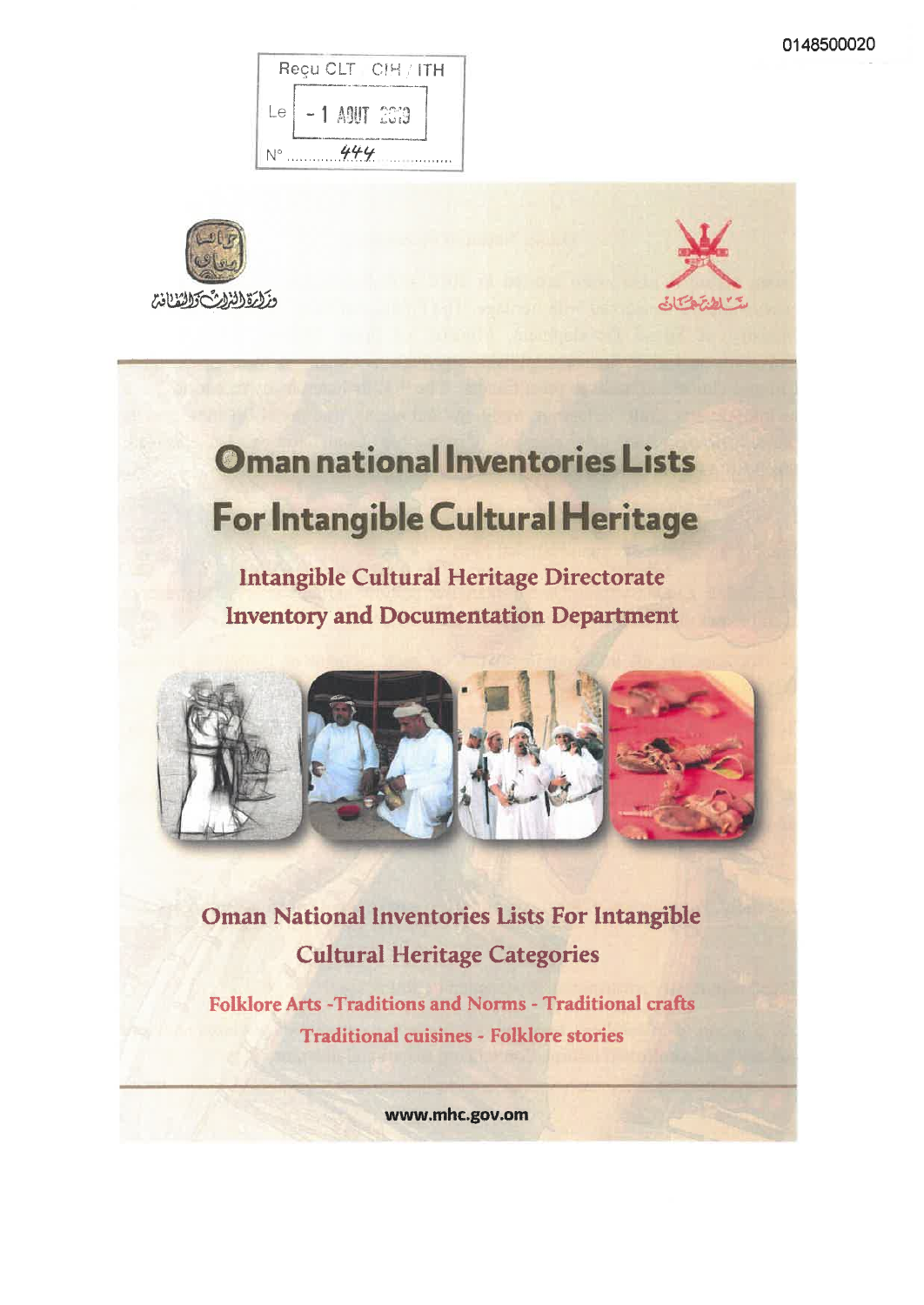#### Oman National inventories

Oman National Lists were created in 2010 with participation of govemmental establishments concerned with heritage. The Public Authority for Craft Industries, Ministry of Social Development, Ministry of Sport Affairs, Sultan Qaboos University and civil society establishments such as Omani Woman Association, Cultural Union and heritage practitioners. The lists included many categories such as folklore arts, crafts industries, traditions and norms, traditional cuisines, games, music instruments and other elements of intangible Omani heritage. The lists were taken from the fields of Omani society.

Firstly: Objectives of Oman National Lists:

1- Enlisting and classifying Omani intangible cultural héritage in order to preserve it and to put in place mechanism to protect each élément.

2- Documenting ail information relating to each élément of intangible cultural heritage separately.

3- Review ail what is published or written about each élément of intangible cultural heritage.

4- Maintaining electronic data base that include ail that was collected about intangible cultural heritage.

Secondly: Participation of local community in canying out Oman inventory lists:

Local community participation represented by follows:

A- A group of researchers, fans and practitioners from various governmental and private bodies collected information relating to national inventory lists.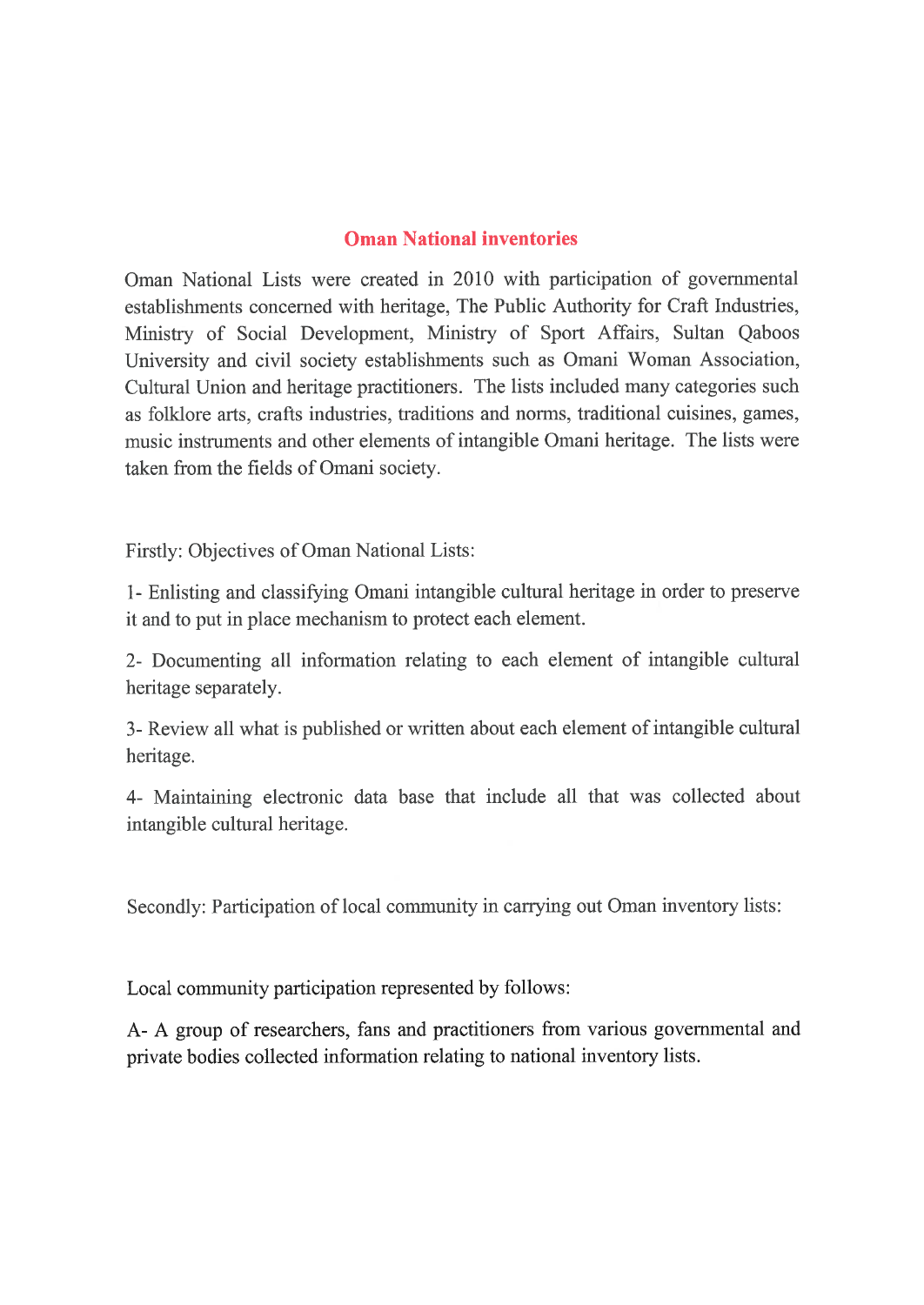B- Carrying out direct interviews with practitioners of intangible cultural heritage in order to collect information.

C- Review of collected information by researchers, fans and practitioners before putting them in thé final registry.

D- Presenting information and détails in thé Lists to scientific and académie establishments and civil society organizations such as sport and cultural unions, public libraries, Omani Lady Association, and Omani Authors Association and others.

Thirdly: Method and form of enlisting:

A form for enlisting intangible cultural heritage by was prepared as per a method used by thé UNESCO in preparing national lists in accordance to article no. 11 and 12 of the International Agreement for Preserving Intangible Cultural Heritage. The form included information about the heritage element, its geographical scope, its practitioners and its status regarding its sustainability in addition to names of information and copies of the heritage element, if possible.

The researchers and participants in the lists' preparation works received training programmes in how to collect information relating to thé fonn and how to carry out interviews and how to fill détails.

- Fourthly: Lists' Update

In 2013, National Lists saw new phase of update and development. A team of researchers was assigned to review these Lists and this process covered two phases:

The first phase includes presentation of what was collected on practitioners and fans in the society of these elements of heritage and to verity each item or information about elements of the lists.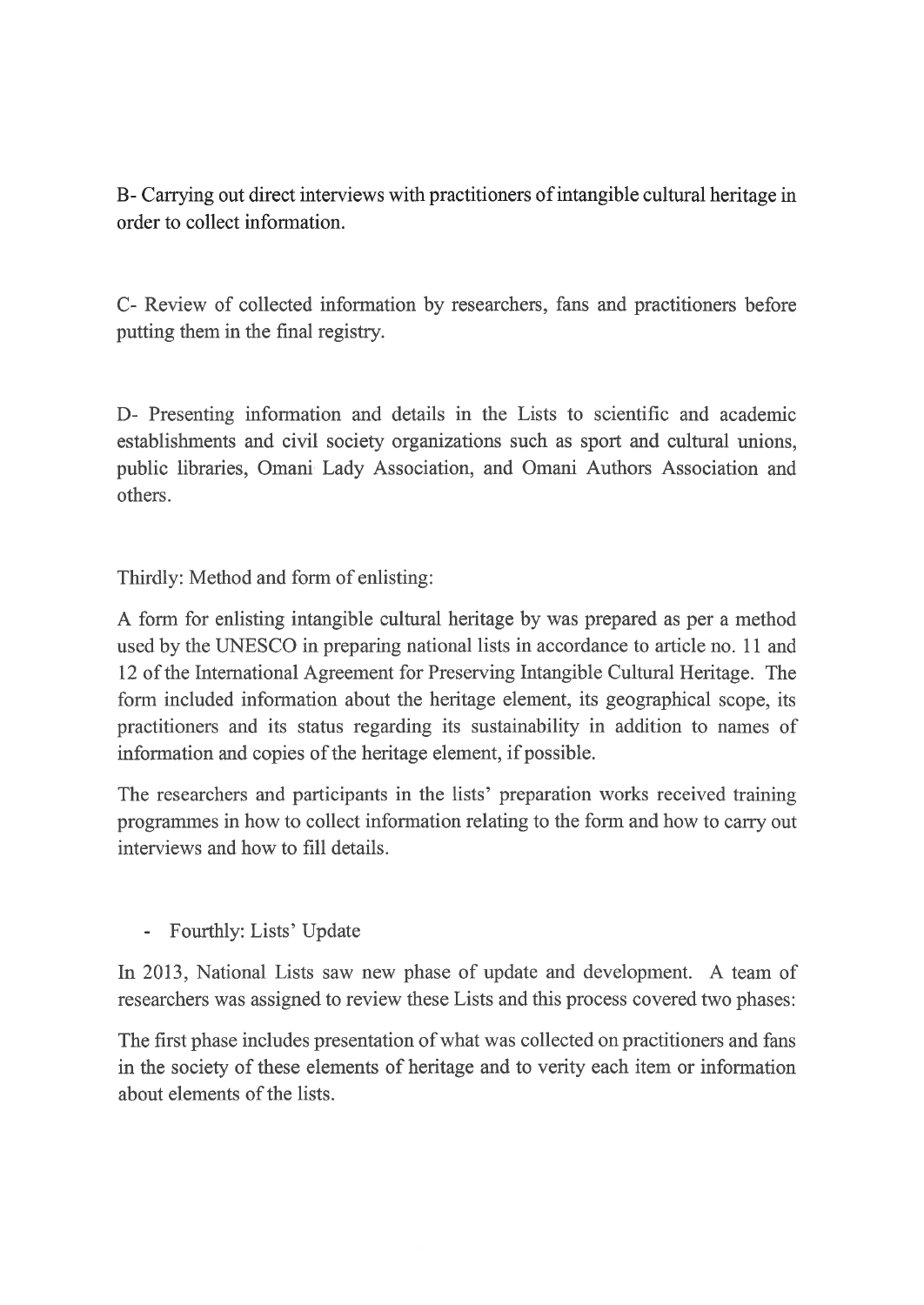Second phase: in this phase interviews with practitioners were carried out with Omanis about the elements they wish to add to the lists. Through this phase, many Omani intangible heritage elements were collected directly from practitioners and added to thé lists.

Students from Sultan Qaboos University, académies, researchers and practitioners took part in thé updating process of thé Lists.

-Enlisting & Documentation Section at Ministry of Heritage & Culture:

In August 2016, Oman National Lists saw essential development as a govemment unit was formed in the name of Intangible Cultural Heritage Department at the Ministry of Heritage  $&$  Culture. This Department consisted of three sections: traffic history, preservation of intangible heritage and documentation. By this way, the National Lists section became independent and is concerned to prepare programmes and plans of colleting intangible heritage, and organizing workshops of lists. The section also supervises phases of updating thé list in daily basis in addition to thé direct supervision on website of thé Omani Lists which are currently being linked to internet.

|                 | <b>General Categories</b> |         |             |               |  |  |  |
|-----------------|---------------------------|---------|-------------|---------------|--|--|--|
| Traditions $\&$ | Folklore                  | Cuisine | Traditional | Folklore arts |  |  |  |
| <b>Norms</b>    | stories                   |         | crafts      |               |  |  |  |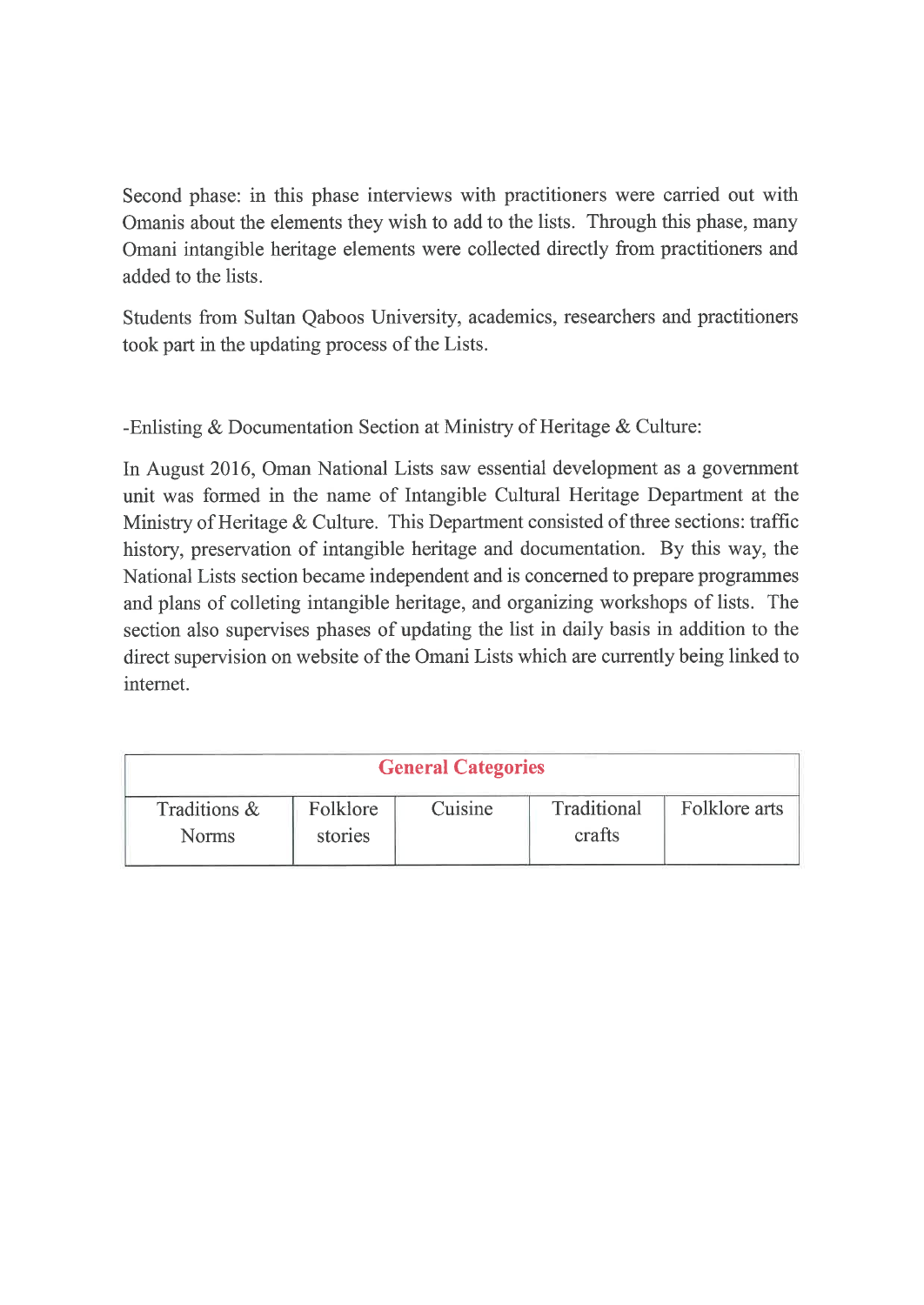| Sr.      | <b>Name of Element</b>                 | Sr.      | <b>Name of Element</b>       |
|----------|----------------------------------------|----------|------------------------------|
| $4 - 1$  | Omani incense                          | $4 - 19$ | Qafir (basket)               |
| $4 - 2$  | Distillation of rose water             | $4 - 20$ | Kohl                         |
| $4 - 3$  | Haseer (mats), also called<br>Simmah   | $4 - 21$ | Omani Kimmah (head-cap)      |
| $4 - 4$  | Omani Halwa (sweet)                    | $4 - 22$ | Omani frankincense           |
| $4 - 5$  | Henna                                  | $4 - 23$ | Censer                       |
| $4 - 6$  | Khasf (date preservation<br>container) | $4 - 24$ | Hees (plow)                  |
| $4 - 7$  | Omani Khanjar                          | $4 - 25$ | Mikhraf                      |
| $4 - 8$  | Do'on (walls of palm branches)         | $4 - 26$ | Mortar                       |
| $4 - 9$  | Rahl (packsaddle)                      | $4 - 27$ | Manjoor (musical instrument) |
| $4 - 10$ | <b>Ships</b>                           | $4 - 28$ | Omani Mandoos (chests)       |
| $4 - 11$ | Simmat Al-Khabbat                      | $4 - 29$ | Engraving on wood            |
| $4 - 12$ | <b>Shat</b>                            | $4 - 30$ | Weej                         |
| $4 - 13$ | Sihal/Tasaat (Castanets)               |          |                              |
| $4 - 14$ | Whistle                                |          |                              |
| $4 - 15$ | Drum                                   |          |                              |
| $4 - 16$ | Stick manufacturing                    |          |                              |
| $4 - 17$ | <i>Qarqur</i> (fishing trap)           |          |                              |
| $4 - 18$ | <i>Qirhaf</i> (clog; patten)           |          |                              |

### NATIONAL INVENTORIES 0F HANDICRAFT INDUSTRIES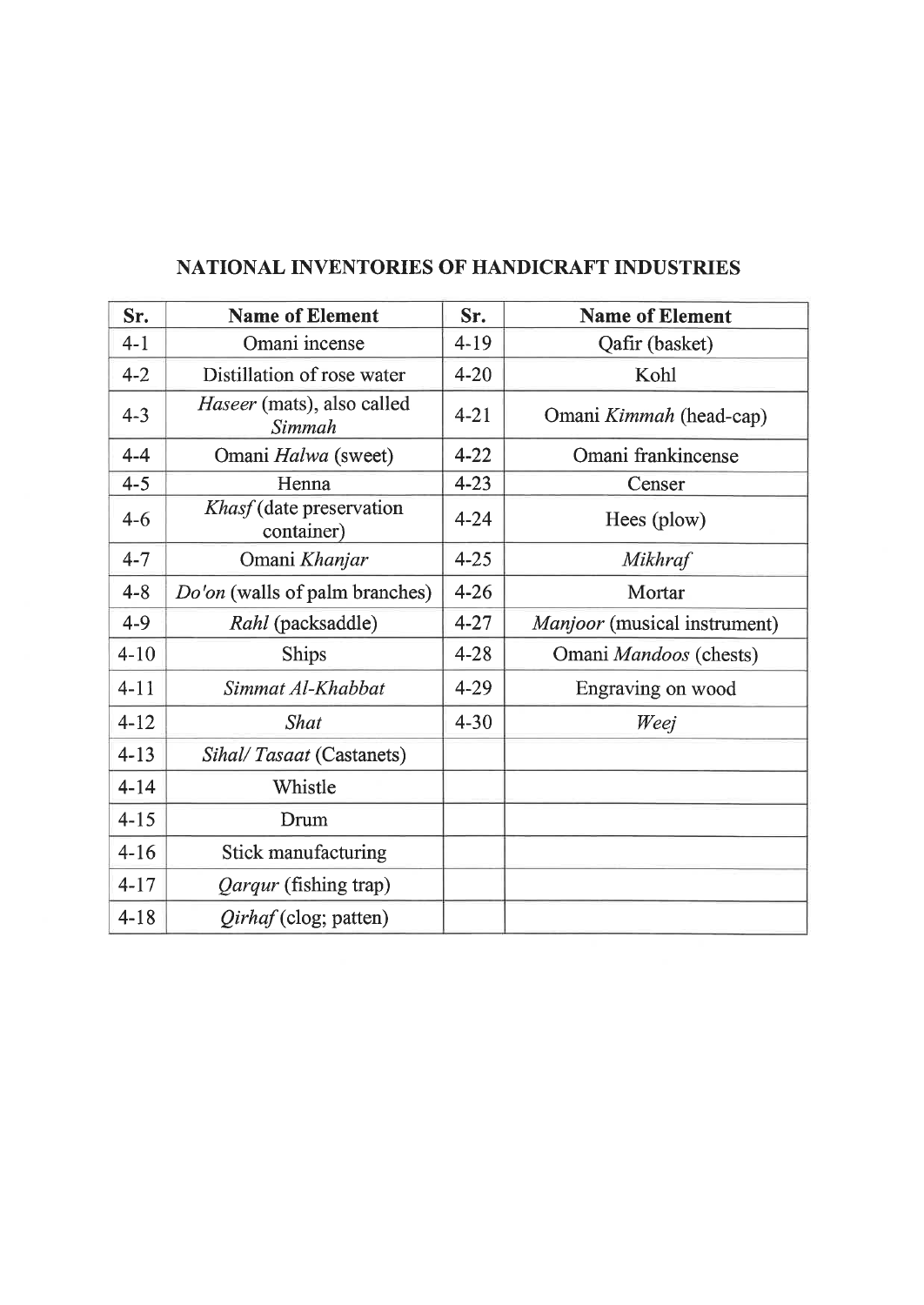### HANDCRAFT INDUSTRIES FORM

#### 1- Name of element as used:

4-7 Omani Khanjar

\* Short title of intangible cultural héritage élément (containing a référence to the domain or areas of intangible cultural heritage to which it belongs): Silver industries

#### \*Practitioners and supporting groups:

The jeweler is the maker of *Khanjar*. He works in a special shop to practice Khanjar manufacturing.

#### \*Geographical location and range of élément:

Muscat Governorate, Dakhiliyyah Governorate, Sharqiyyah North Governorate, Sharqiyyah South Governorate, Batinah South Governorate, Batinah North Governorate, Dhofar Governorate.

#### \*Short description of élément:

A traditional weapon worn by thé Omani man for personal adornment and considered part of the history of Oman and the emblem of the State. It has several types, such as Al-Saidi, Al-Shamali (northern), An-Nizwani (of Nizwa), Al-Sifani, Al-Suri (of Sur), Al-Sahli (coastal), and Al-Badawi (nomadic). Khinjar parts include Al-Qarn (handle), An-Naslah (blade) fixed on Al-Qarn, At-Tawq, an elliptical shape between An-Naslah and Al- $\mathit{Oarn}$ , and  $\mathit{Al-Ghimd}$  (sheath) decorated with inscriptions and decorations and accommodâtes An-Naslah.

#### 2- Description of élément:

\* Practitioners / perfonners directly concemed with thé perfomiance and exercise of the intangible cultural heritage element (including age, gender, professional category, etc.):

Men of all classes, ages and social status

\* Other participants whose work relates to thé élément: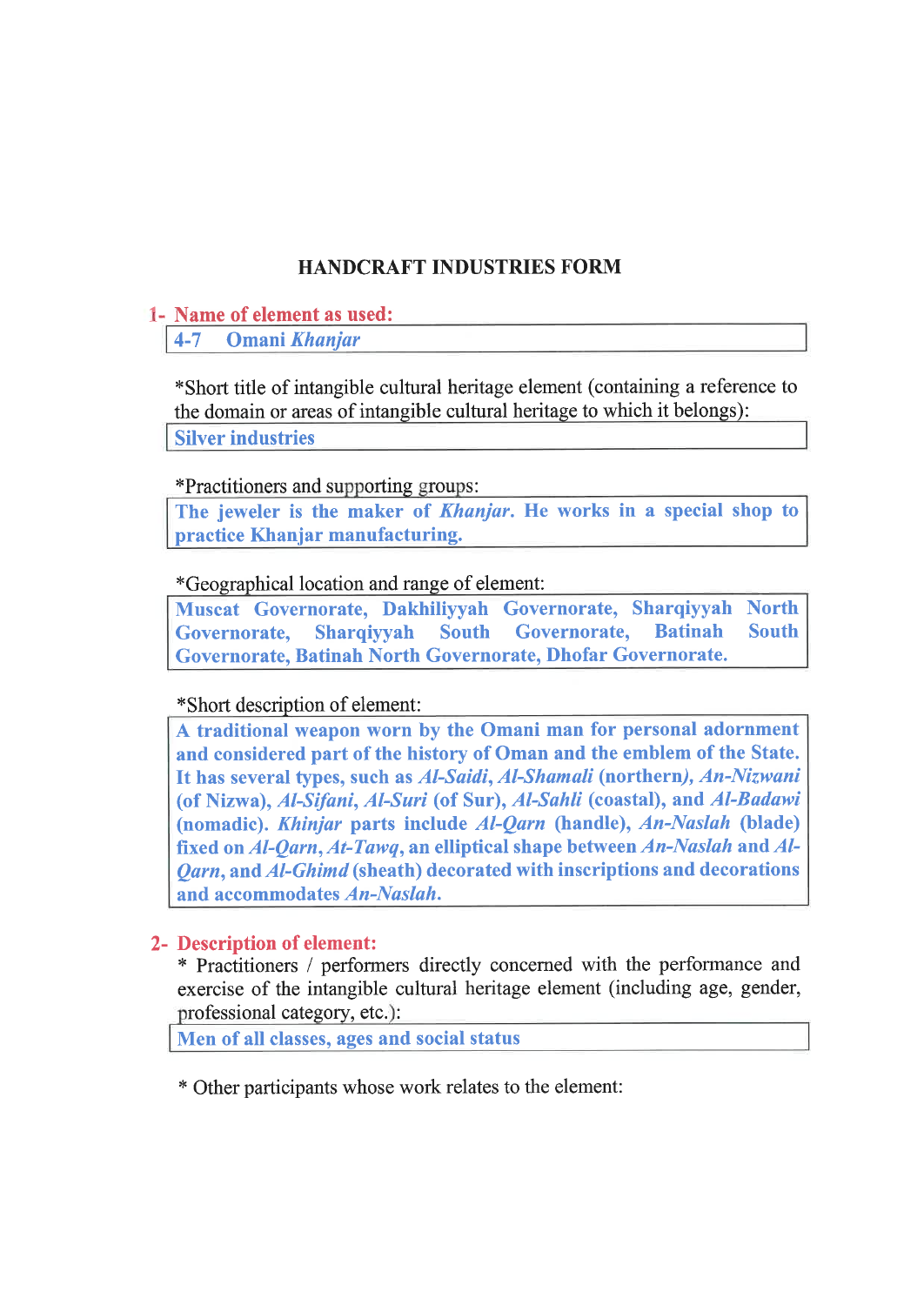Practitioners of leather industries

\* Language(s) used in the element:

Arabie language

\*Physical éléments related to thé exercise and movement of thé élément (tools / equipment / fashion / ritual instruments (if any):

Basic materials for the use of *Khanjar*: A leather belt inlaid with silver to fix Khanjar or a piece of cloth instead to hold it around the waist. Worn on Omani Dishdashah (traditional floor-length robe).

\* Other intangible éléments (if any) associated with thé exercise and movement of the element:

Celebrations, social events, official visits and weddings.

\* Customary practices goveming access to thé élément or any of its manifestations:

None.

\* Methods of transferring the element to other members of the group:

Through direct practice and process of manufacturing and selling in thé shops specialized in *Khanjar* manufacture as well as the transfer of Khanjar wearing from generation to another.

\* Relevant organizations (associations, civil society organizations, and others, ifany:

Public Authority for Handcraft Industries, Ministry of Tourism, Ministry of Heritage and Culture, and Ministry of Commerce and Industry.

#### 3- Condition of component: viability and sustainability

\* Threats to thé exercise of thé élément in thé context of thé relevant community / groups concerned:

The decline in the number of its possessors because life has become more practical, and because of the invasion of globalization.

#### 4- Data: Restrictions on their collection and access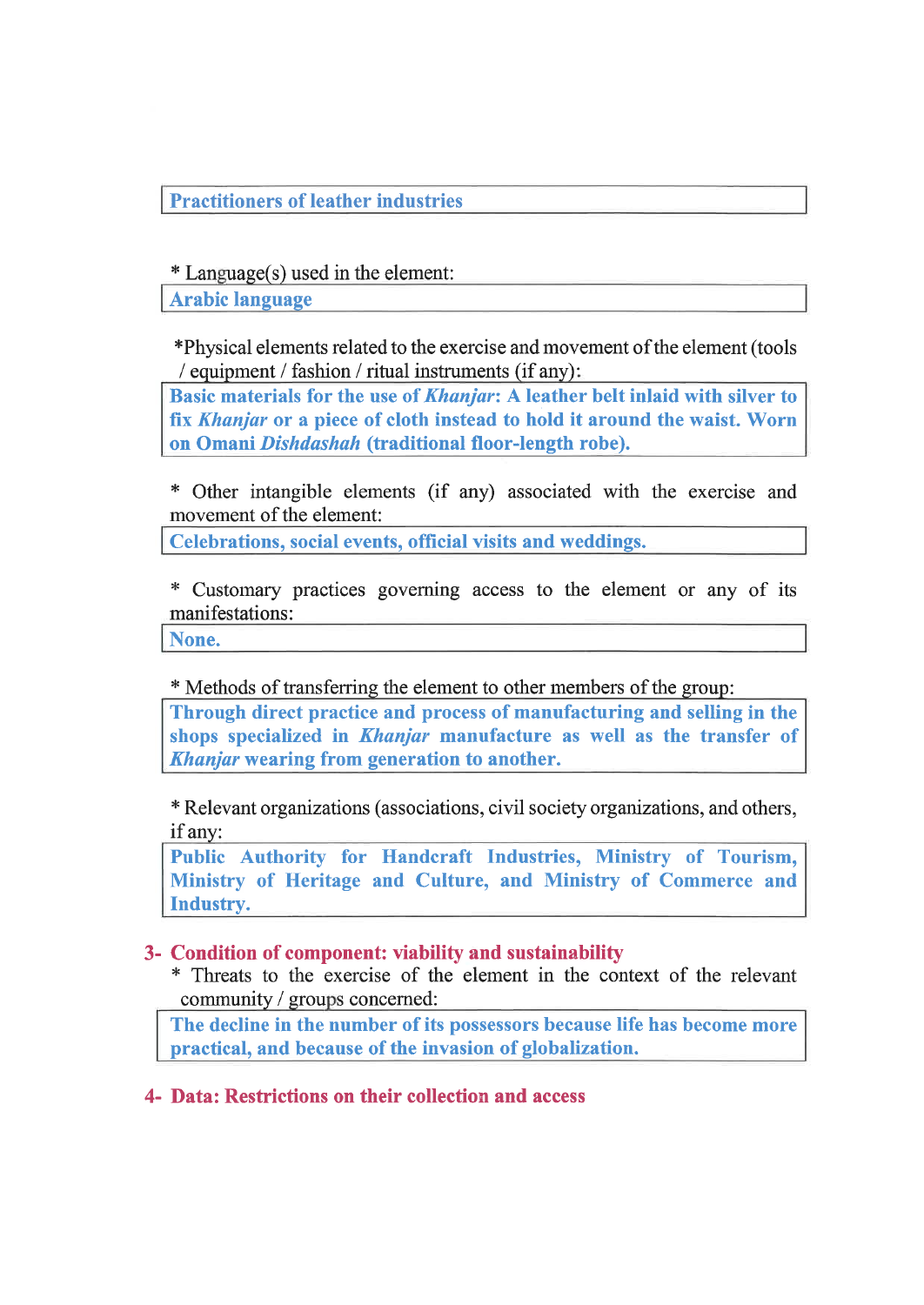\* Community / group approval and involvement in data collection:

- The data of the inventory is collected from the concerned community through interviews with their free prior

\*Restrictions on access to and use of data:

None.

\* Experts (narrators and informants) (their names, statuses, and affiliations):

-Said bin Ali bin Amer Al-Balushi, Wilayat Bidiyyah, Sharqiyyah Governorate. Profession Khanjar jeweler.

A number of jewelers and shop owners selling omani Khanjar:

- Mohammed Bin Abdullah Al Farsi

- Ahmed bin Saifbin Saud Al Farqani.

- Mohammed bin Suleiman Al Abri.

-Abdullah Bin Saif Al Tiwani.

-Zwaina bint Sultan Al Rashdi.

\*Date and location of data collection:

6/10/2013 A number of governorates of thé Sultanate.

### 5- References on intangible heritage element, if any

\* Literatire (books, articles, etc.):

Omani Crafts: Documentary Study - Public Authority for Craft Industries - Second Edition - 2011

Omani Craft Industries: Our Crafts ... Our Wealth - Public Authority for Craft Industries- Collected and annotated by Khamis bin Juma Al-Muwaiti.

Al-Shidi Juma. Thé Omani Khanjar: Symbol and Authenticity, Muscat 2010.

Alyaa Al-Hinaey. The Intangible Cultural Heritage Elements: Omani Khanjar, Ministry of Heritage and Culture 2010

Al farsi Mohammad. Omani Khanjar: origination and development, 2018

\*Audiovisual materials, recordings, archives, museums and special collections (ifany):

CD from thé Public Authority for Craft Industries.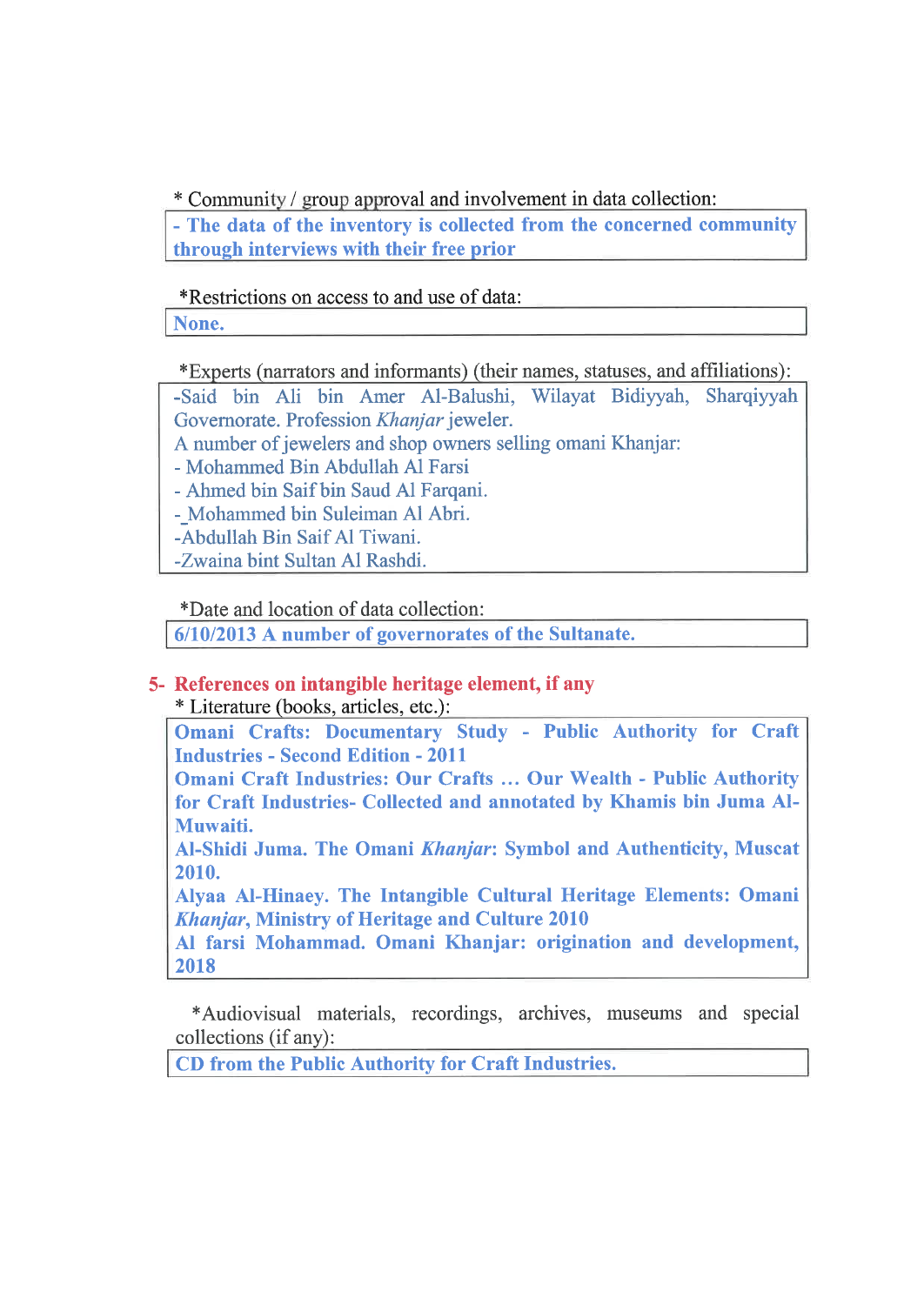\*Documentaries, tools in archive houses, references and spécial collections  $(if any):$ 

Documentary material from the archives of some institutions such as radio and television in the Sultanate.

#### 6- Data on thé inventory process

\* Person(s) who hâve compiled, collected, and entered thé inventory:

Collecting information: Noura bint YousefAl-Balushi (2013) Updating information: Nasser Salim Al Sawafy, Ibrahim SaifBani Uraba (2018)

\* Evidence of thé consent of thé community and thé groups concemed to (a) take inventory of the element and (b) their consent to provide information for inventory:

The information was collected from the concerned people who represent most of the Omanis who are proud to wear it as one of their identities. Khanjar makers demonstrated their desire to provide information about khanjar. Moreover, some of the researchers of khanjar basically are practitioners of the element.

\* Date of entry of information into the inventory:

1/10/2013 CE (entry)

1/2/2018 CE (update)

\* Photos:

\* Références:

Omani Crafts: Documentary Study - Public Authority for Craft Industries - Second Edition - 2011

Omani Craft Industries: Our Crafts ... Our Wealth - Public Authority for Craft Industries- Collected and annotated by Khamis bin Juma Al-Muwaiti.

Al farsi Mohammad. Omani Khanjar: origination and development, 2018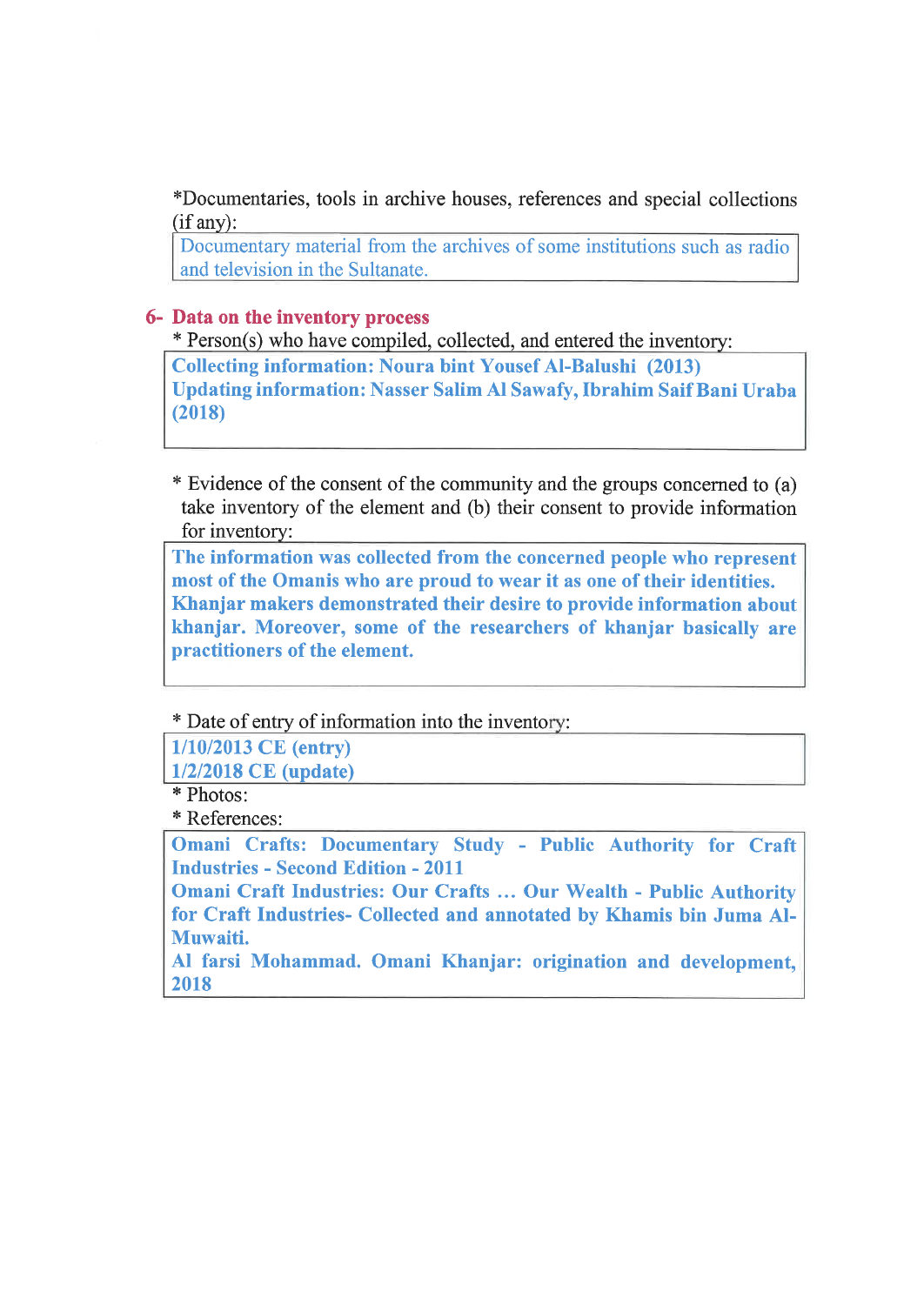





# قوائم الحصر الوطنية العمانية لمفردات التراث الثقافي غير المادي

دائرة التراث الثقافص غير المادص قسم الحصر والتوثيق



## أبواب قوائم الحصر الوطنية العمانية

الفنون الشعبية - العادات والتقاليد - الحرف التقليدية الأكلات الشعبية - القصص والحكايات الشعبية

www.mhc.gov.om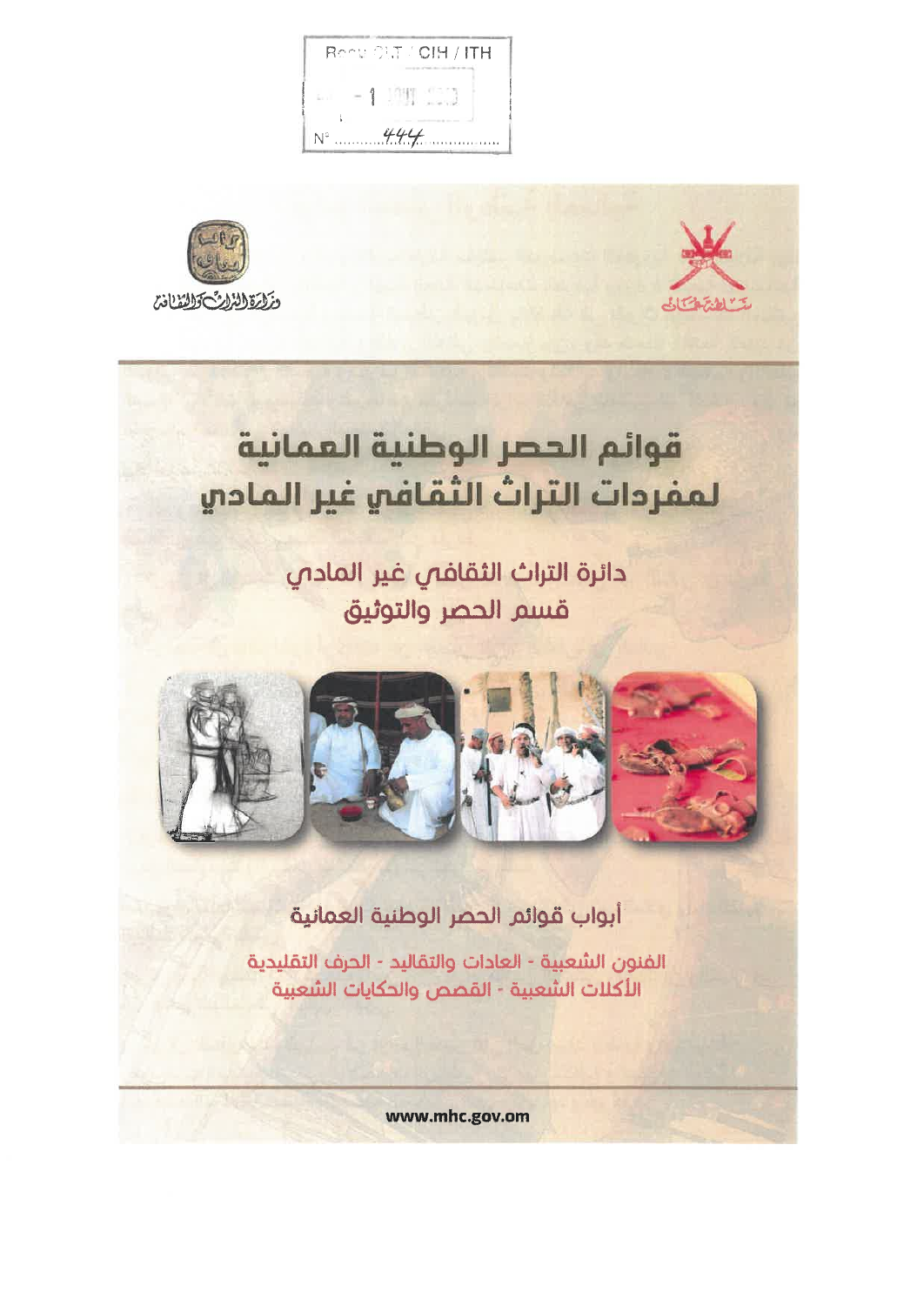# قوائم الحصر الوطنية العمانية

تم إنشائها في عام ٢٠١٠م وذلك بمشاركة مختلف المؤسسات الحكومية ذات العلاقة بهذا المجال كوزارة التراث والثقافة والهيئة العامة للصناعات الحرفية ووزارة التنمية الاجتماعية ووزارة الشؤون الرياضية وجامعة السلطان قابوس بالإضافة الى إشراك مؤسسات المجتمع المدنى كجمعية المرأة العمانية والنادي الثقافي والممارسين، وقد ضمت القائمة العديد من الأبواب منها القنون الشعبية والحرف التقليدية والعادات والتقاليد والأكلات الشعبية والألعاب الشعبية والآلات الموسيقية وغيرها من مقردات التراث الثقافي العماني غير المادي، وقد تم جمع هذه القائمة ميدانياً من المجتمع العماني.

أو لاَ أهداف القائمة الوطنية العمانية.

١/ حصر وتصنيف جميع مفردات التراث الثقافي غير المادي العمانية، بهدف صون هذا التراث ووضع آليات الحماية المناسبة لكل مفردة.

٢/ توثيق كل البيانات والمعلومات المتعلقة بمفردات التراث الثقافي غير المادي كل مفردة على حدة.

٢/ مراجعة كل ما تم نشرة أو كتابته عن عناصر التراث الثقافي غير المادي.

٤/ وضع قاعدة بيانات إلكترونية تضم كل ما تم جمعة حول عناصر التراث الثقافي غير المادي

ثانياً مشاركة المجتمع المحلي في تنفيذ قوائم الجرد العمانية: -

تضمنت مشاركة المجتمع المحلي من خلال التالي: -

أ/ قيام مجموعة من الباحثين والمهتمين والممارسين من مختلف الجهات الحكومية والخاصة بجمع المعلومات والبيانات المتعلقة بقوائم الجرد الوطنية.

ب/ إجراء لقاءات مباشرة مع الممارسين لعناصر التراث الثقافي غير المادي وذلك لتقديم البيانات حول العلصر .

ج/ مراجعة البيانات التي تم جمعها من خلال مجموعة من الباحثين والمهتمين والممارسين قبل إدخال البيانات في السجل النهائي.

د/ عرض المعلومات والبيانات في قوائم الحصر على المؤسسات العلمية والأكاديمية ومؤسسات المجتمع المدني، كالاتحادات الرياضية والاندية الثقافية والمكتبات العامة وجمعيات المراءة العمانية والجمعية العمانية للكتاب والادباء، وغيرها.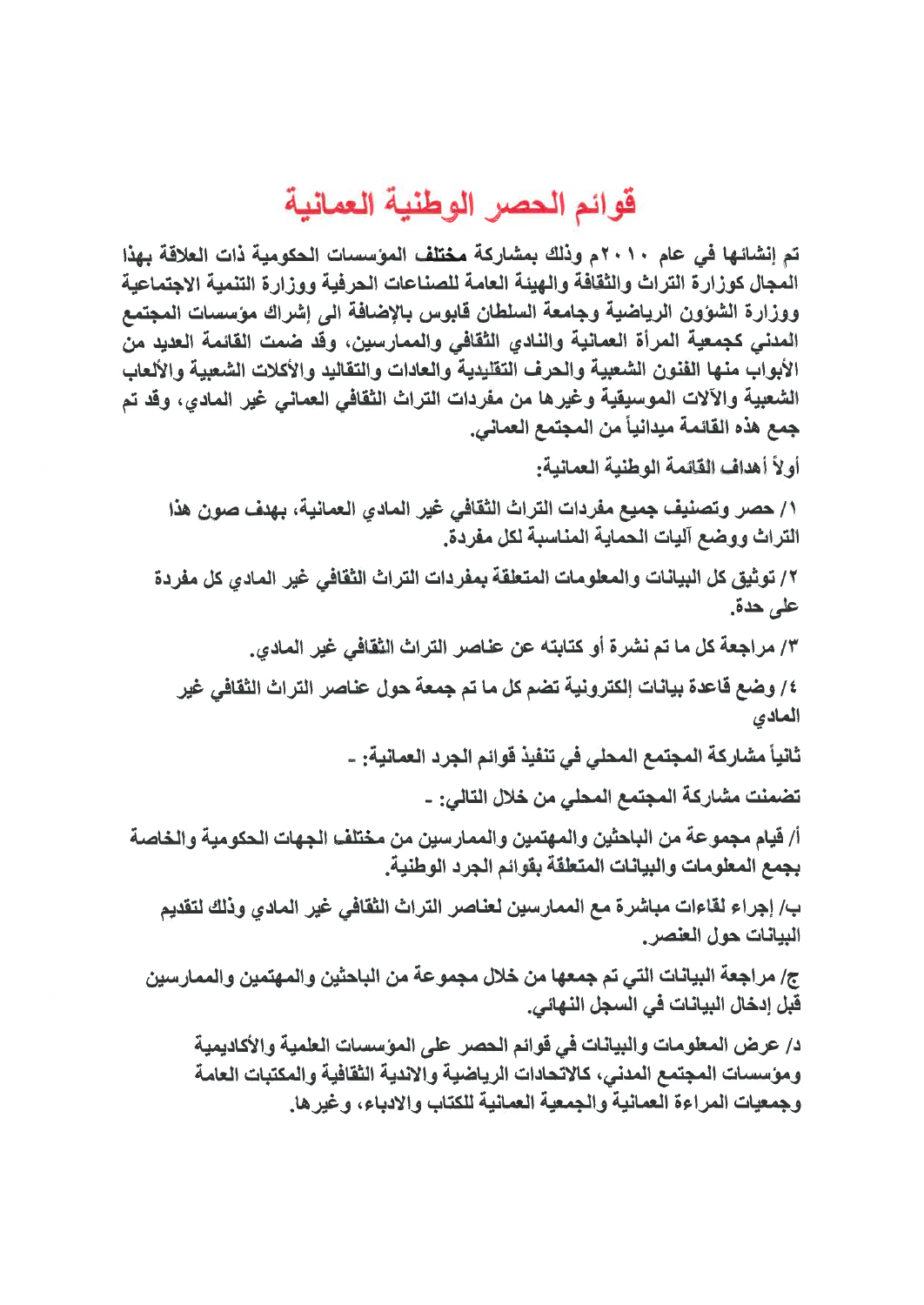ثالثًا منهجية واستمارة الحصر : -تم أعداد استمارة حصر مفردات التراث الثقافي غير المادي من خلال المنهجية المتبعة لدي اليونسكو في أعداد قوائم الجرد الوطنية وفق المادتين ١١ و١٢ من الاتفاقية الدولية لصون التراث الثقافي غير المادي حيث تضمنت الاستمارة على معلومات عن العنصر، ونطاقه الجغرافي، وحملة العنصر وحالته من حيث بقائه واستمراريته بالإضافة الى أسماء حملة العنصر وجامع البيانات وصور للعنصر إن أمكن،

وقد خضع الباحثين والمشاركين في عملية إعداد قوائم الجرد الوطنية لبرامج تدريبية في عملية جمع البيانات والمعلومات المتعلقة بالاستمارة وطريقة إجراء المقابلات وتعبية البيانات.

ر ابعا تحديث القوائم: -

خلال عام ٢٠١٣م شهدت قوائم الجرد الوطنية مرحلة جديدة من الأعداد والتطوير حيث تم تكليف فريق من الباحثين والدارسين بمراجعة هذه القائمة، هذه العملية اشتملت على مر حلتين ۽ ۔ المرحلة الأولى تشمل عرض كل ما تم جمعة على الممارسين والعارفين والمهتمين بهذه العناصر من أبناء المجتمع والتحقق منهم حول كل مادة أو معلومة وردت في اي عنصر من عناصر القائمة. المرحلة الثانية: شملت إجراء مقابلات مباشرة مع الممارسين من أفراد المجتمع حول العناصر التي يرغبون إضافتها الى القائمة كونهم هم حملة هذه العناصر، ومن خلال هذه المرحلة تم جمع العديد من عناصر التراث غير المادي العمانية بشكل مباشر من حملة هذه العناصر، وإضافتها الى القائمة.

وقد شارك في عملية تحديث القوائم طلبة من جامعة السلطان قابوس وأكاديميين وباحثين بالإضافة الى أفراد المجتمع الممارسين لتلك العناصر.

قسم الحصر والتوثيق في وزارة التراث والثقافة: -

في أغسطس من عام ٢٠١٦م شهدت قوائم الحصر الوطنية العمانية تطويراً جوهرياً حيث تم تشكيل وحدة حكومية باسم دائرة التراث الثقافي غير المادي في وزارة التراث والثقافة، ضمت ثلاثة أقسام '' التاريخ المروي، صون التراث غير المادي، الحفظ والتوثيق''، وبهذه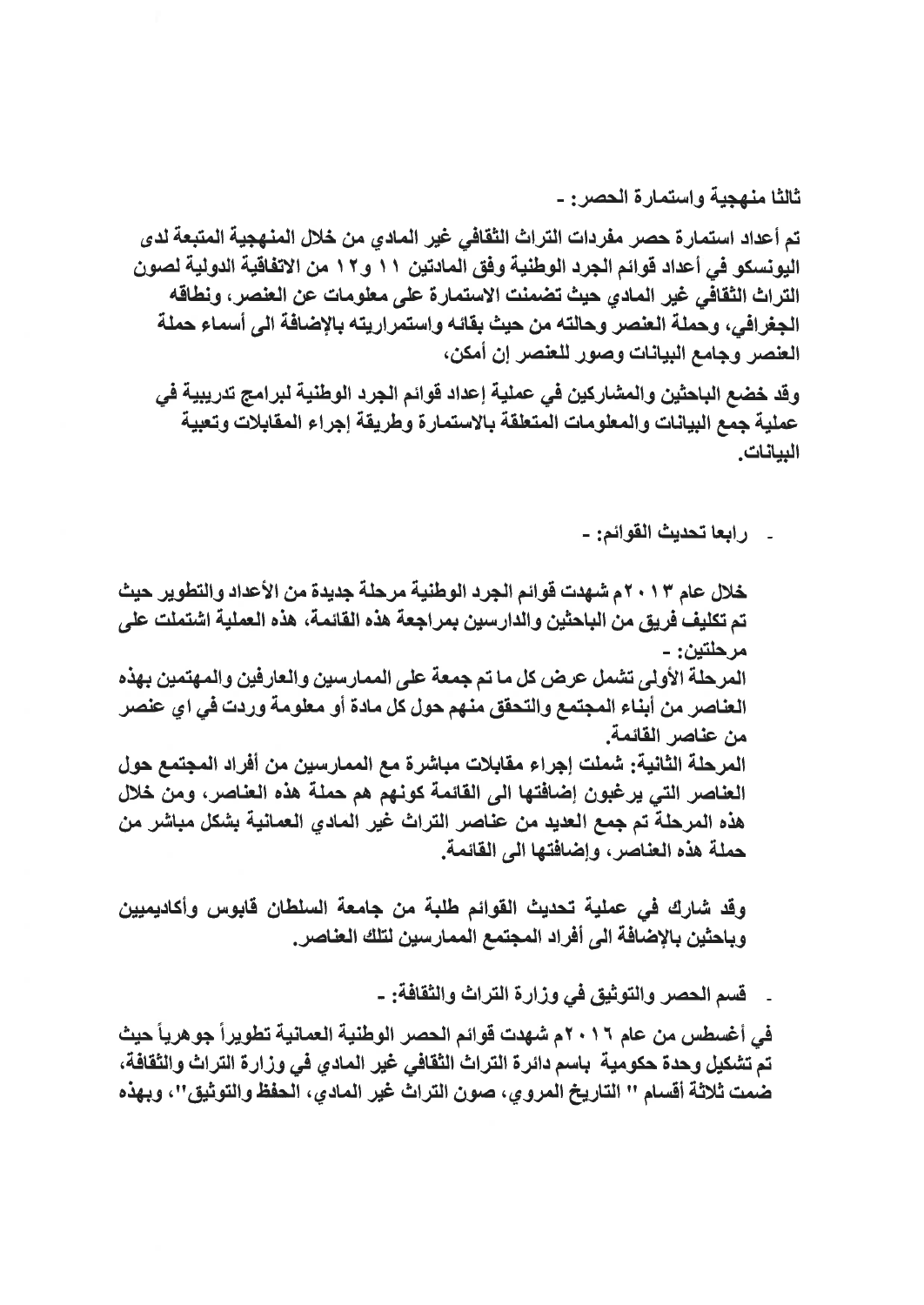التشكيلة أصبحت قوائم الحصر الوطنية قسم مستقلأ بذاته يعنى بإعداد الخطط والبرامج المتعلقة بجمع عناصر التراث غير المادي، وتنظيم ورش العمل الخاصة بقوائم الحصر، كما يشرف القسم على مراحل تحديث القائمة، بالإضافة الى الإشراف المباشر على الموقع الإلكتروني لقوائم الحصر العمانية والتي يتم العمل حالياً على ربطها بالشبكة العالمية الإنترنت.

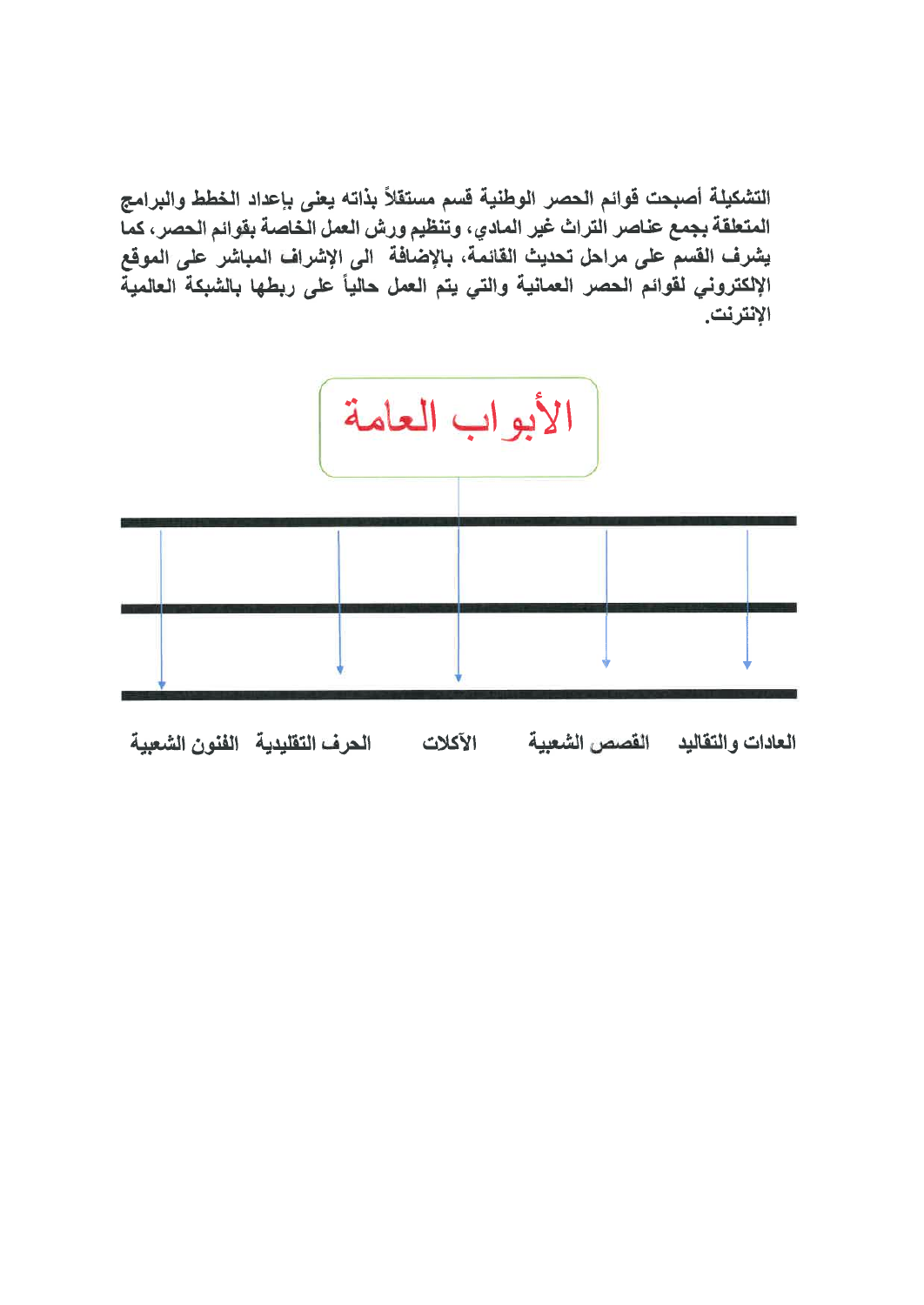| اسم العنصر        | الرقم | اسم العنصر               | الرقم |
|-------------------|-------|--------------------------|-------|
| قرحاف             | 18,4  | البخور العمانى           | 1,4   |
| القفير            | 19.4  | تقطير ماء الورد          | 2,4   |
| الكحل             | 20,4  | الحصير ،ويسمى أيضا السمة | 3,4   |
| الكمة العمانية    | 21,4  | الحلوى العمانية          | 4,4   |
| اللبان العمانى    | 22,4  | الحناء                   | 5,4   |
| المجمر (المبخرة ) | 23,4  | الذمنف                   | 6,4   |
| لمحراث (الهيس)    | 24,4  | الخنجر العمانى           | 7,4   |
| المخرف            | 25,4  | الدعون                   | 8,4   |
| المدق             | 26,4  | الرحل (السراج)           | 9,4   |
| المنجور           | 27,4  | السفن                    | 10,4  |
| المندوس العمانى   | 28,4  | سمة الخباط               | 11,4  |
| النقش على الخشب   | 29,4  | الشت                     | 12.4  |
| الويج             | 30,4  | صاجات (صنوج ،سحال،طاسات) | 13,4  |
|                   |       | الصفارة                  | 14,4  |
|                   |       | الطبل                    | 15,4  |
|                   |       | حسناعة العصى             | 16,4  |
|                   |       | القراقير (الفخاخ)        | 17,4  |

قوائم الحصر الوطنية لباب ( الصناعات الحرفية )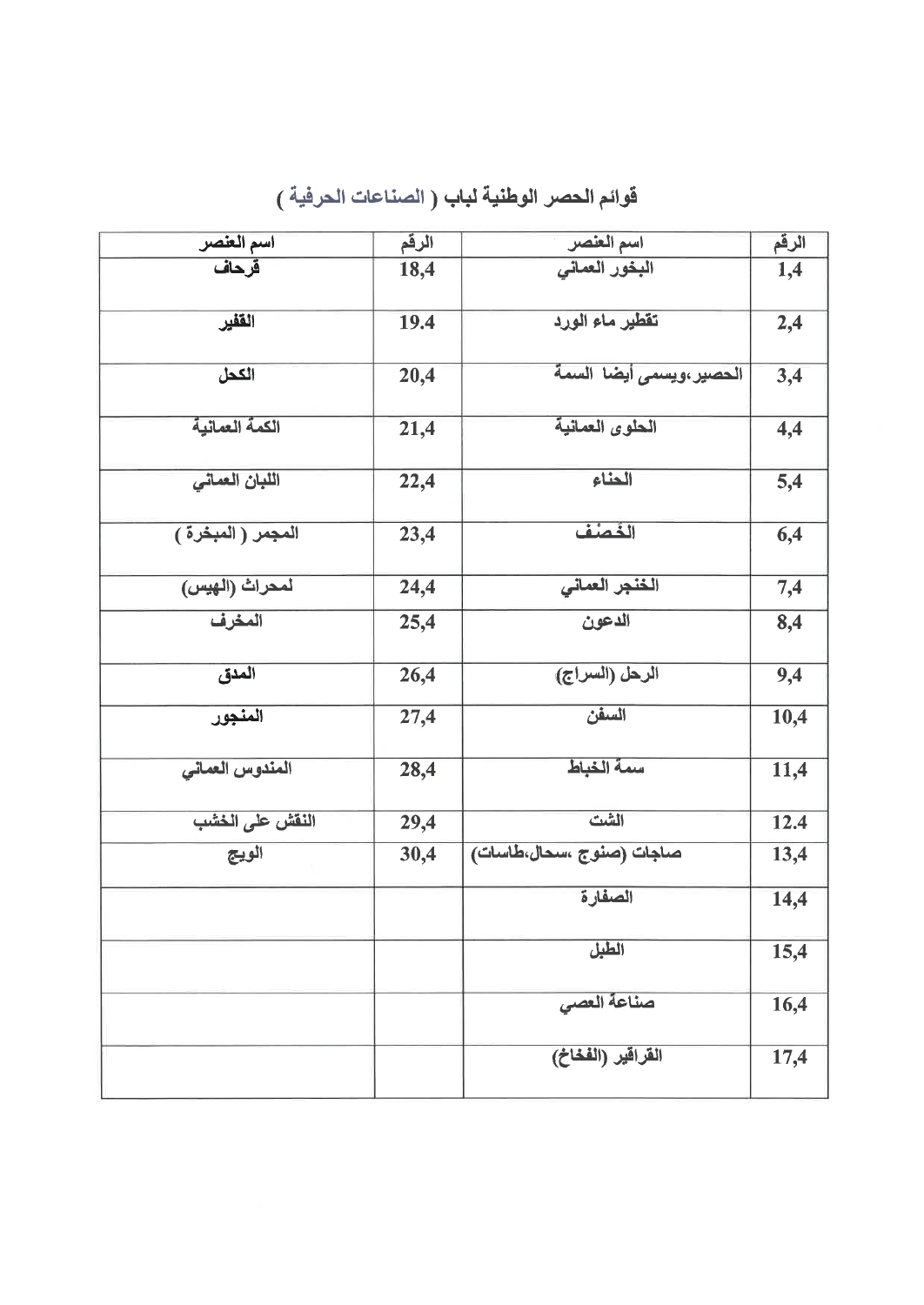استمارة الصناعات الحرفية

١/اسم العلصر كما هو مستخدم:

|| ٧٫٤ الخلجر العماني

\*عنوان قصير لعنصر التراث الثقافي غير المادي (محتويا على إشارة للمجال أو مجالات التراث الثقافي غير المادي الذي /التي تنتمي إليه /إليها ):

الصناعات الفضبة

\*الممار<sup>ل</sup>سين و الجماعات المعينة<del>:</del>

الصائغ / هو صانع الخنجر ويتخذ محلا خاص للممارسة مهنة صناعة الخنجر.

\*الموقع الجغرافي للعنصر وانتشاره:

محافظة مسقط ، محافظة الداخلية ،محافظة شمال الشر قية ،محافظة جنوب الشر قية محافظة الباطنة جنوب، محافظة الباطنة شمال الباطنة ،محافظة ظفار

\*وصف مختصر للعنصر:

سلاح تقليدي يلبسه الرجل العماني لغرض الزينة الشخصية ، ويعتبر جزءا من التاريخ العماني فقد اتخذ رمزا للدولة ،وله أنواع عدة منها الخنجر السعيدي والشمالي ،والنزواني ،والسيفاني ،والصوري،و الساحلي ،والبدوي ،وللخنجر أجزاء هي القرن وهو المقبض والنصلة وهي السكين التي تثبت على القرن ،والطوق له شكل بيضاوي يثبت بين النصلة والقرن ،الغمد وهو الذي يزين بالنقوش والزخارف ويتم ادخال النصلة (السكين )فيه

١/ خصائص العلصر :

\*الممارسون /المؤدون المعنيون بشكل مباشر بأداء عنصر التراث الثقافي غير المادي وممارسته (بما في ذلك السن والجنس والفئة المهنية إلخ):

الرجال بجميع فئاتهم وأعمار هم ومكانتهم الاجتماعية

\*مشاركون أخرون مرتبطة أعمالهم بالعنصر:

| \_ صناع الجلديات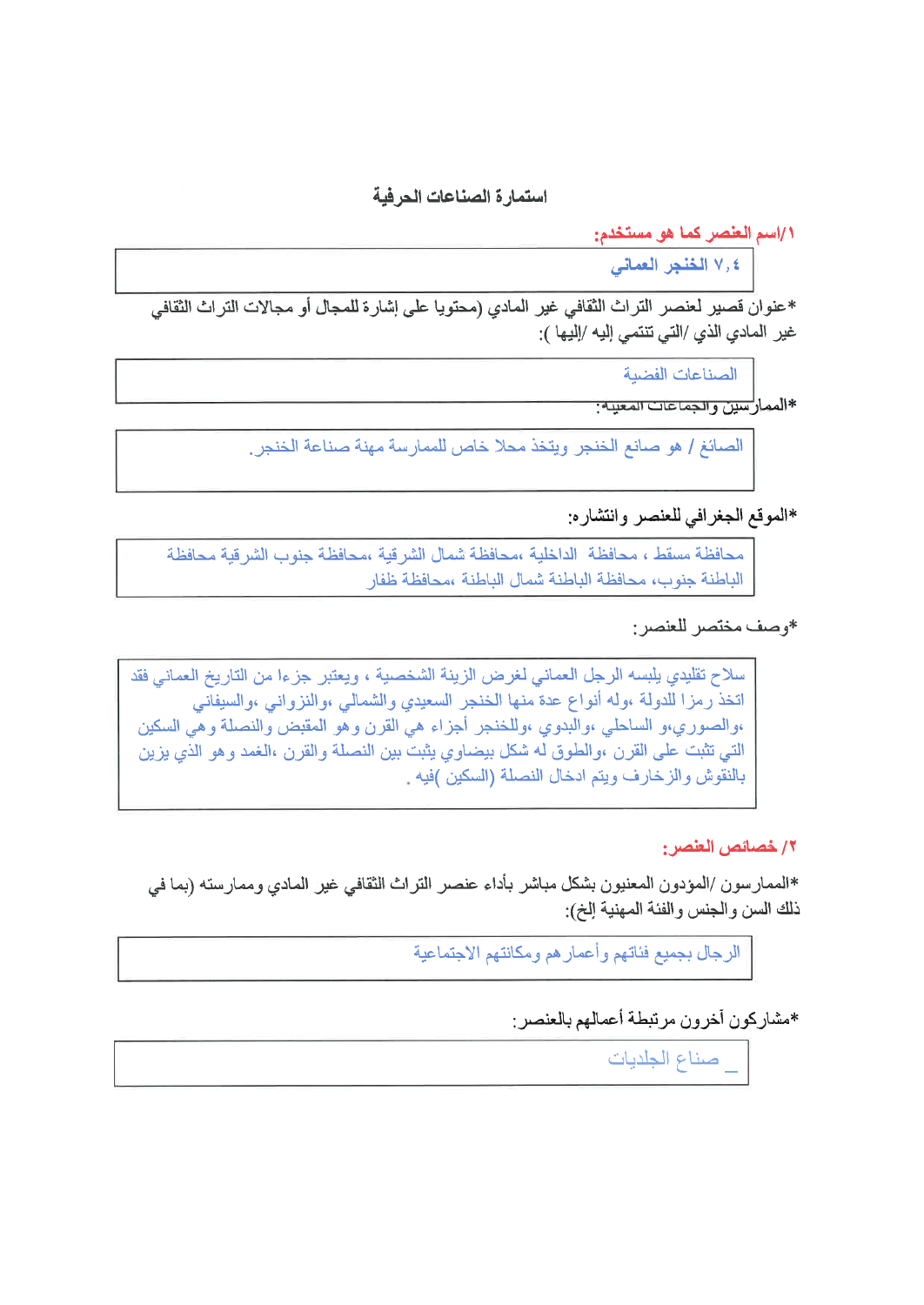\*اللغة /اللغات المستخدمة في العنصر :

اللغة العريبة

\*العناصر المادية المرتبطة بممارسة العنصر وانتقاله (نحو الأدوات /المعدات /الأزياء/الأدوات الطقوسية إن وجدت:

المواد الأساسية لاستخدام الخنجر : لابد أن يتوافر (حزاما من الجلد ) المرصع بالفضة لتثبيت الخنجر وقد يستخدم بدلا منه( قطعة قماش) لتثبيته حول الخصر - يلبس على (الدشداشة العمانية ).

\*عناصر غير مادية أخرى (إن وجدت ) مرتبطة بممارسة العنصر وانتقاله:

الاحتفالات والمناسبات الاجتماعية والزيار ات الرسمية والأعر اس.

\*الممارسات العرفية التي تحكم عملية الوصول إلى العنصر أو أي مظهر من مظاهر ه:

لا توجد

\*طرق النقل إلى الأعضاء الآخرين في الجماعة:

عن طريق الممارسة المباشرة لعملية الصنع والبيع في المحلات المختصة بصناعة الخنجر بالإضافة الے نقل لبس الخنجر من جيل الے آخر .

\*المنظمات المعنية (الجمعيات /منظمات المجتمع المدنى وغير ها ) إن وجدت:

هيئة الصناعات الحرفية ـــ وزارة السياحية ـــوزارة التراث والثقافة، وزارة التجارة والصناعة.

٧/هالة العنصر : قابليته على البقاء والاستدامة

\*التهديدات التي تحدق بممار سة العنصر في سياق الجماعة /الجماعات المعنية ذات الصلة :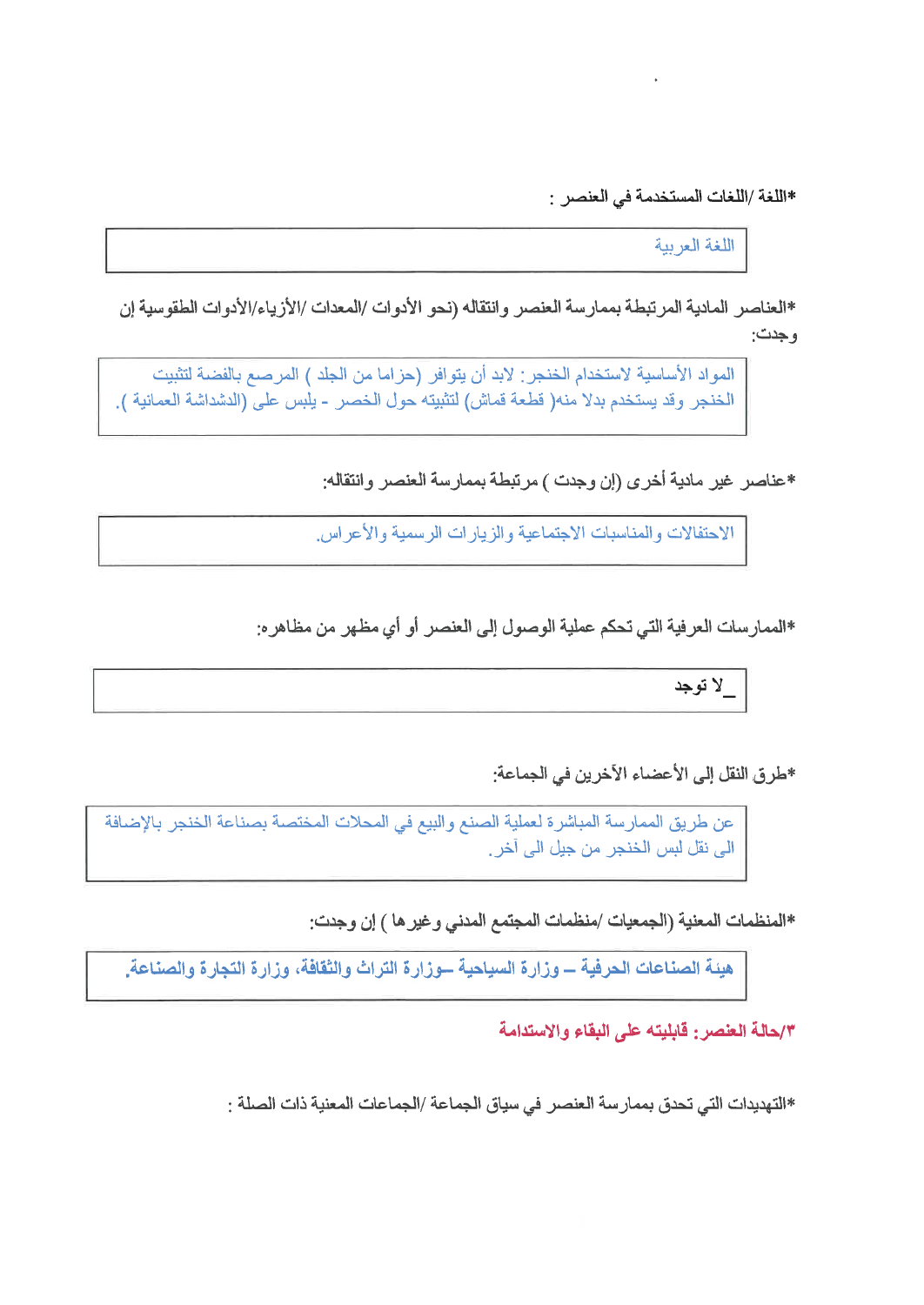تناقص عدد مقتنية، لكون الحياة أصبحت عملية أكثر، وبسبب غزو العولمة.

٤/ البيانات: القيود عليها الخاصة بجمعها والنفاذ اليها

\*موافقة الجماعة / الجماعات وانخر اطهم في جمع البيانات:

ابدي المعنيين بالخنجر مثل الصناع والباحثين رغبتهم في إعطاء البيانات وموافقتهم الطوعية في المساهمة بالبيانات التي تم جمعها عن الخنجر

\*القيود المفروضة على مسألة النفاذ إلى البيانات واستعمالها:

لا يوجد

\*الأشخاص الخبيرون (الرواة /المزودون بالمعلومات) (أسماؤهم حكانتهم ــ انتمائهم):

ـــ سعيد بن على بن عامر البلوشي /و لاية بدية بمحافظة الشر قية /المهنة صائغ خناجر عدد من الصاغة وأصحاب محلات بيع الخنجر العماني ومنهم: -محمد عبدالله بن على الفارسي. -أحمد بن سيف بن سعود الفرقاني<sub>.</sub> - محمد بن سليمان العبر *ي.* - عبدالله بن سيف الطيوان*ي.* -زوينة بنت سلطان الراشدي. -أمل السيابية.

\*تواريخ جمع البيانات وأمكنتها:

 $7.17/1.77$ عدد من المحافظات بالسلطنة 10/مراجع حول عنصر التراث غير المادي إن وجدت \*الأدبيات (كتب ،مقالات ، و غير ها :

الحرف العمانية دراسة توثيقية –الهيئة العامة للصناعات الحر فية – الطبعة الثانية -١١٠١م

الصناعات الحرفية العمانية حرفنا ثروة – الهيئة العامة للصناعات الحرفية- جمع وتحقيق خميس بن جمعة المويتي . الشيدي جمعة، الخنجر العماني رمز وأصالة، مسقط ٢٠١٠م، الهنائية علياء، من مفردات التراث الثقافي غير المادي الخنجر العماني، وزارة التراث والثقافة ٢٠١٠ م